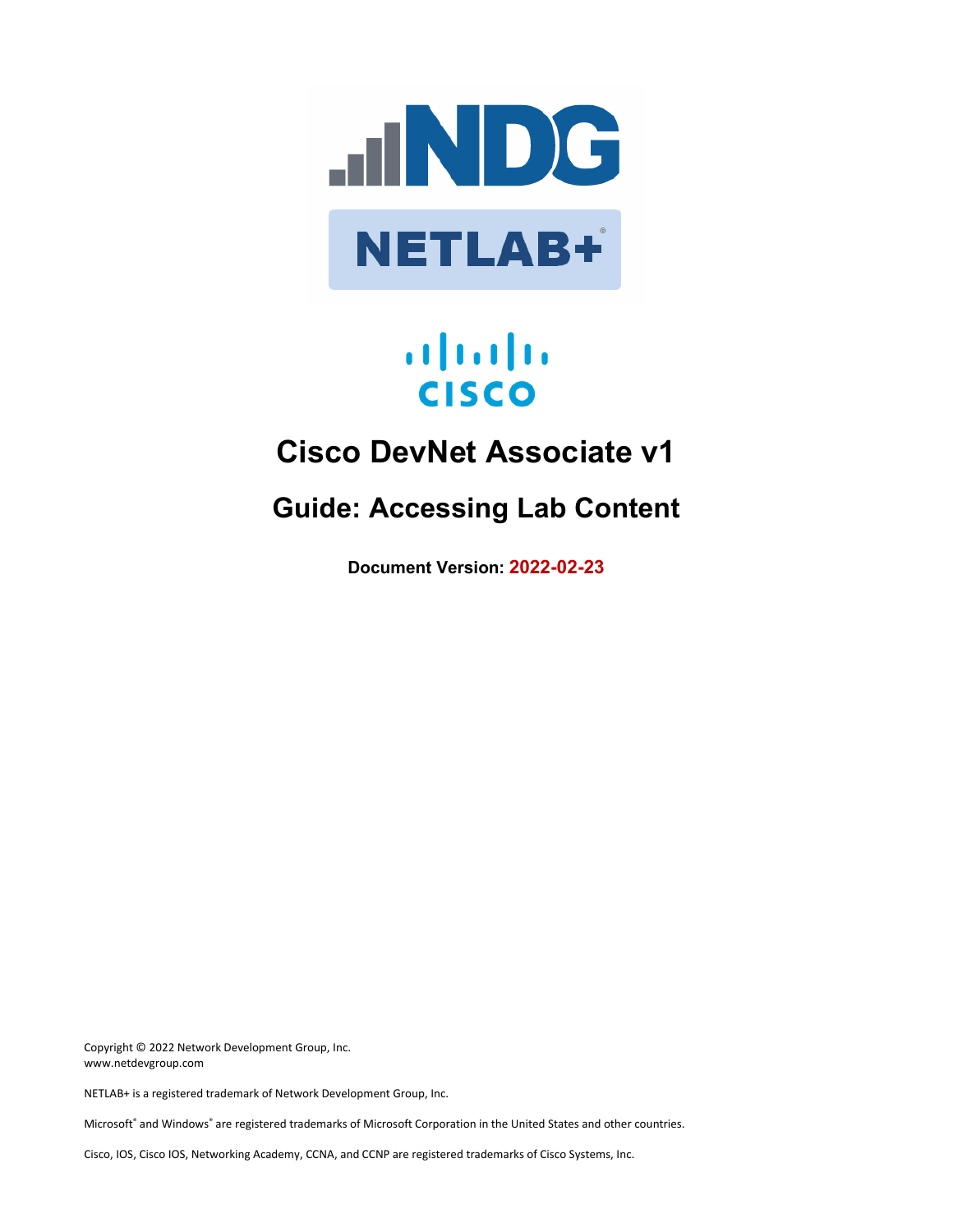

# **Contents**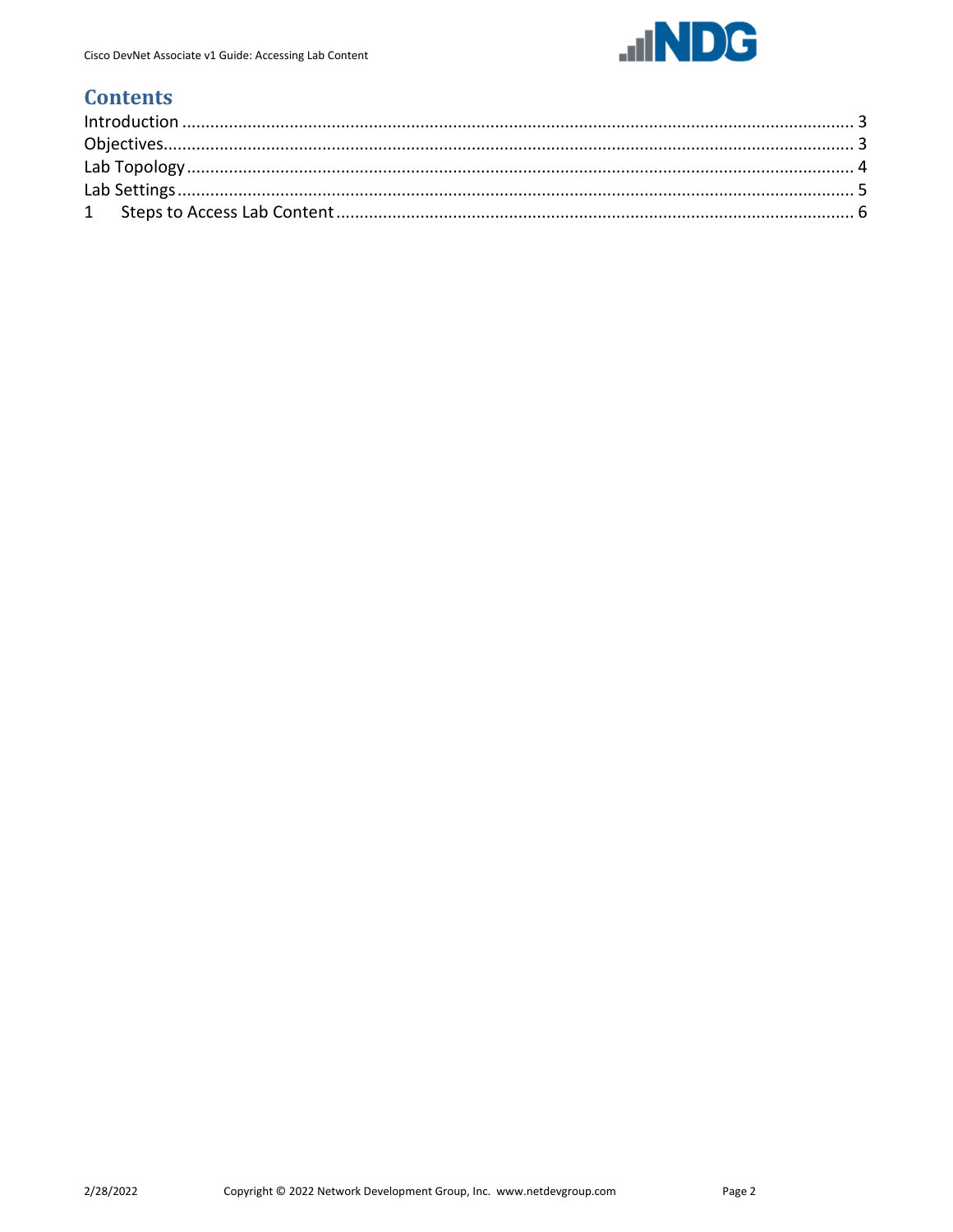

#### **Introduction**

The *Cisco DevNet Associate v1* training is an excellent source for building the skills set needed for software development and design, understanding, and using APIs, network fundamentals, application deployment and security, infrastructure and automation, along with Cisco Platforms and Development. Using the *NETLAB+* lab solution, students can access and use the lab VMs remotely, eliminating the need for students to install the *DEVASC* VM and *CSR 1000V* VM on their individual computers.

### **Objectives**

• Prepare the lab environment and access the lab content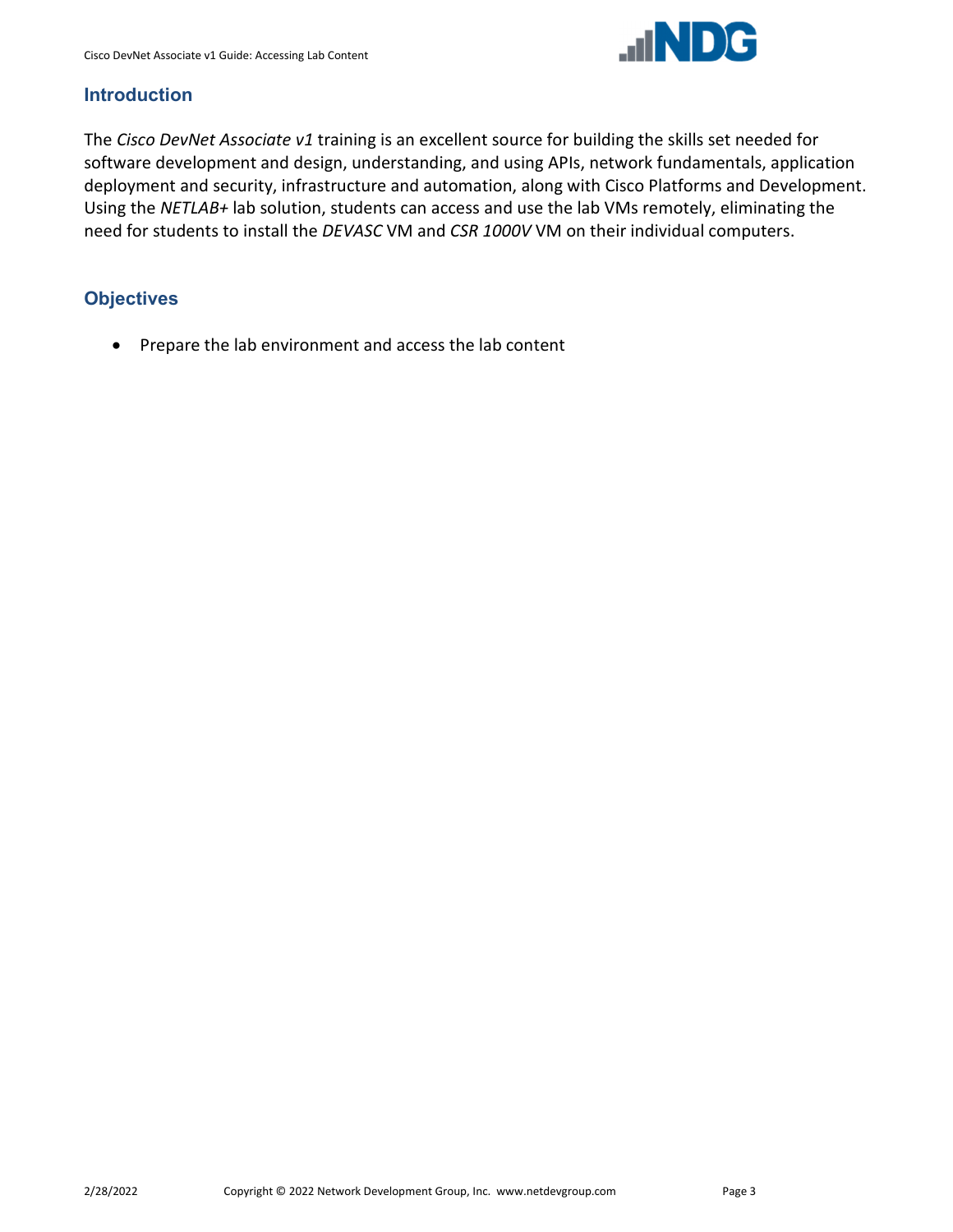

# **Lab Topology**

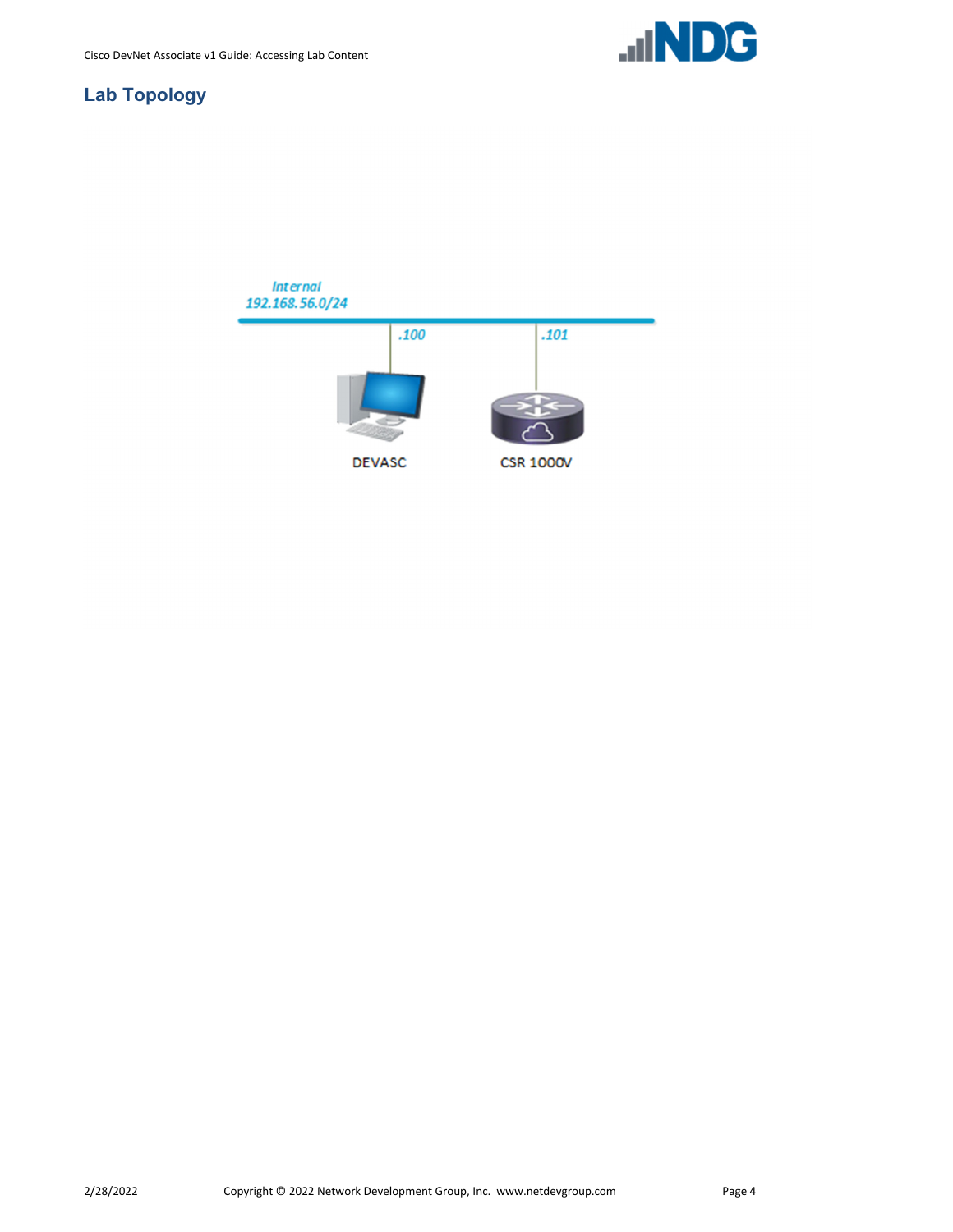

# **Lab Settings**

The information in the table below will be needed in order to complete the labs. The task sections below provide details on the use of this information.

| <b>Virtual Machine</b> | <b>IP Address</b> | <b>Account</b><br>(if needed) | <b>Password</b><br>(if needed) |
|------------------------|-------------------|-------------------------------|--------------------------------|
| <b>DEVASC</b>          | 192.168.56.100    | devasc                        | n/a                            |
| <b>CSR 100V</b>        | 192.168.56.101    | cisco                         | cisco123!                      |